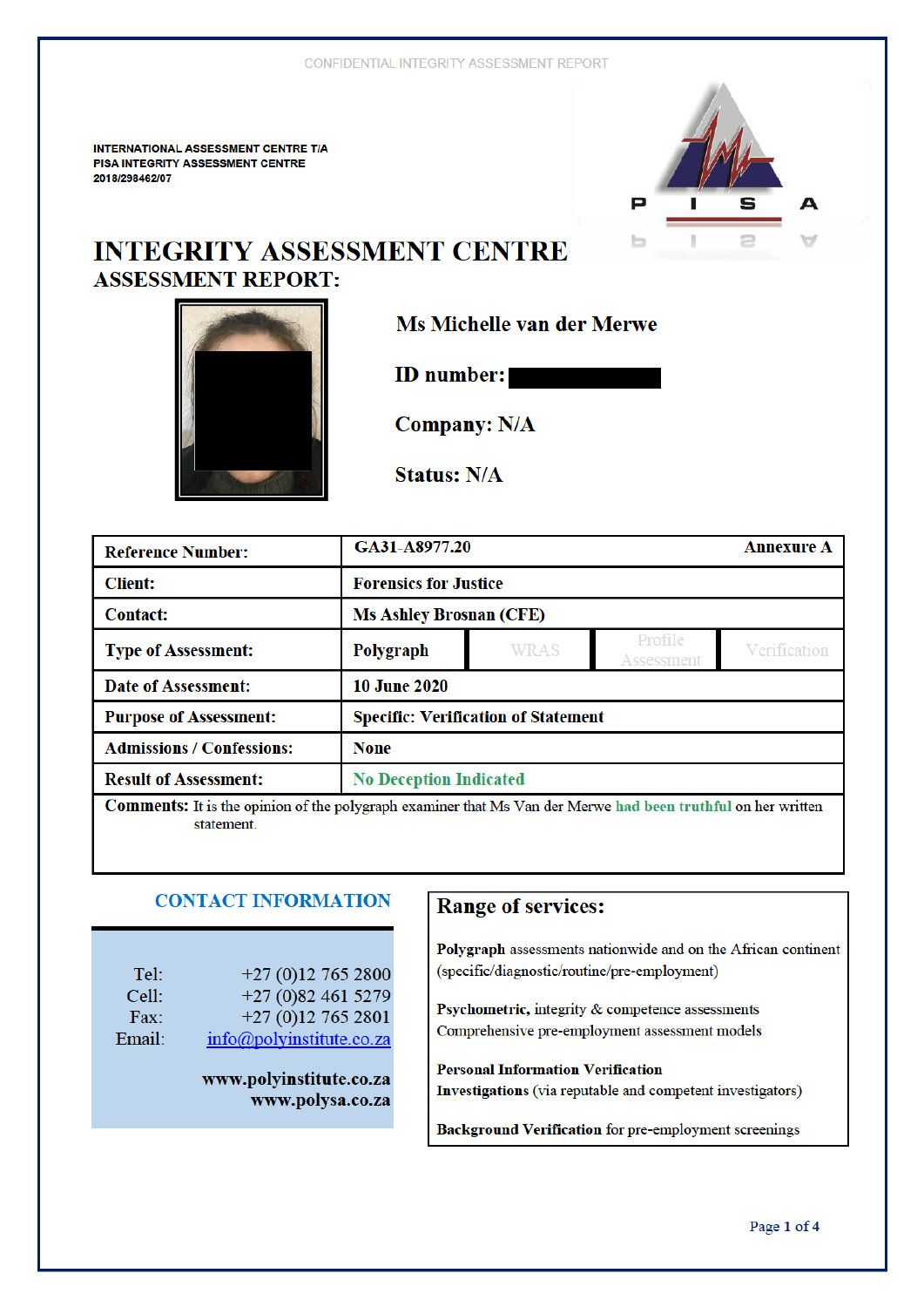#### **MANDATE:**

The examination was administered on request of Ms Ashley Brosnan (CFE) on behalf of Forensics for Justice. The purpose of the examination was to verify Ms Van der Merwe's written statement pertaining to allegations made by herself.

## **CASE FACTS:**

Ms Ashley Brosnan (CFE) provided the following case facts in writing prior to the examination:

Ms Van der Merwe wrote a statement detailing allegations she had made against Mr Anthony Kilroy Beamish. The statement is attached as Annexure A. Ms Van der Merwe was requested to voluntarily undergo a polygraph examination in order to determine whether she had deliberately lied, or falsified any information, on her written statement.

#### **FITNESS OF THE SUBJECT FOR A POLYGRAPH EXAMINATION:**

There were no significant and visible physiological problems that could have had a negative influence on the responses of the examinee.

The polygraph examination process was explained to the examinee. The examinee was warned that agreeing to the examination when involved in the matter under investigation could have negative consequences.

The examinee agreed to the examination and signed a statement to the effect that the examination was being taken voluntarily. This statement is on record at our office.

### **PRE-EXAMINATION INTERVIEW:**

Ms Van der Merwe confirmed that she was aware of the reason for the examination. She read and confirmed that she was the author of the statement for which the examination was conducted. She confirmed the authenticity of the written statement and the veracity of the information included in the statement. She confirmed that she was aware of the fact that the interview and examination was recorded on audio and video and that the recording would be made available to the investigating team.

Ms Van der Merwe denied that she lied on the written statement or falsified any of the information as presented on the statement. She denied that she deliberately withheld relevant information or misrepresented any of the information as provided by her on the statement.

Ms Van der Merwe insisted that she was being completely truthful and that she was not withholding any information pertinent to the matter under investigation.

Ms Van der Merwe agreed to answer the questions as indicated below during the polygraph examination.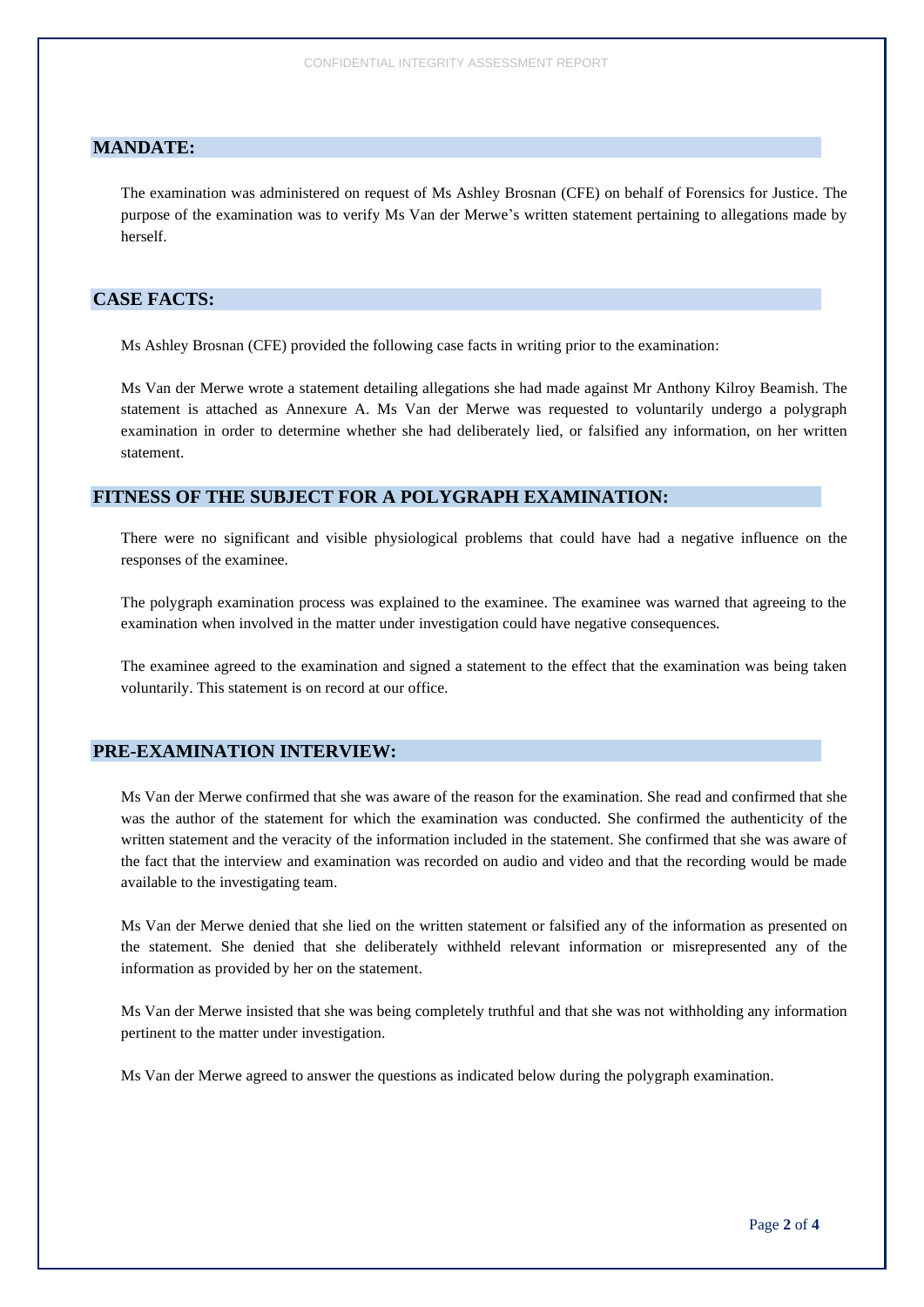#### **EXAMINATION**

Ms Van de Merwe was examined in accordance with the US Air Force Modified General Question Technique. It is generally accepted as a reliable question technique. An acquaintance test was conducted prior to the examination in keeping with the standards of practice of the American Polygraph Association and the Southern African Polygraph Federation.

The Limestone Computerised Polygraph System was used. The system records physiological responses using four channels and recorded the responses in the cardio-vascular system, skin activity and breathing patterns. Before the examination, a routine functionality check was performed on the equipment to ensure that it is in proper working order.

The examination was conducted in English. It was done in accordance with the prescribed code of conduct of the Southern African Polygraph Federation in keeping with internationally accepted standards.

The following relevant questions were asked:

- 1. Did you falsify any information on this statement? (No)
- Did you lie on any part of this written statement? (No)  $2.$
- 3. Is any of the information on this statement not true? (No)

Ms Van der Merwe answered the questions as indicated above.

Five charts were recorded during the examination.

#### **FINDING:**

A careful review of the recorded physiological activity of the examinee took place subsequent to the completion of the tests. It is the opinion of this Institute that Ms Van der Merwe displayed no indication of deception to any of the questions indicated above.

In view of the case facts supplied, it is the opinion of the polygraph examiner that the examinee had been truthful when answering the questions indicated above.

**NO DECEPTION INDICATED Assessment result:** 

#### POST-EXAMINATION INTERVIEW:

Ms van der Merwe did not reveal anything during the post examination interview that would further assist in the investigation.